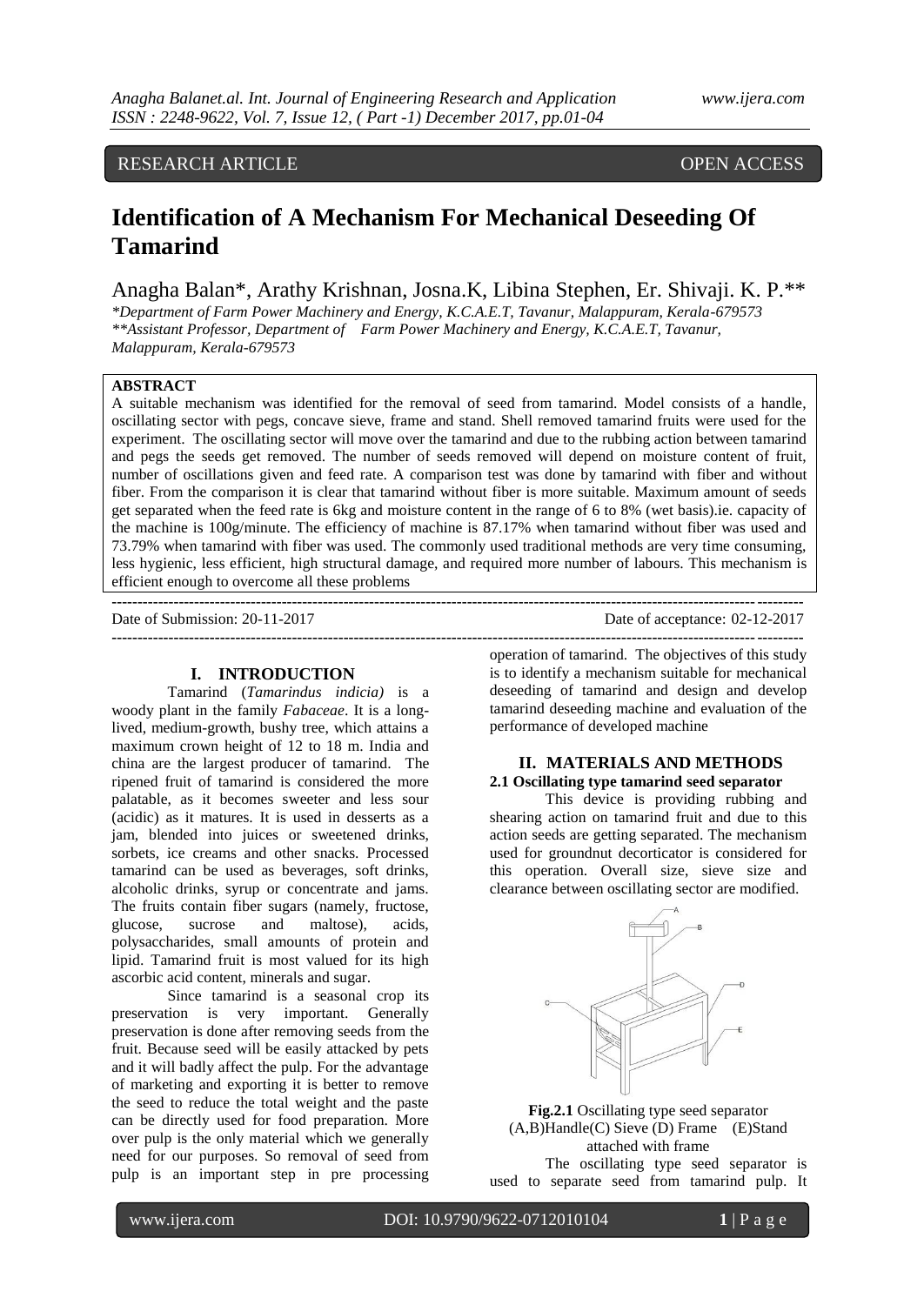consists of L angle frame and 4 legs. A perforated sieve in a semi-circular shape is provided. Cast iron peg assemblies are fitted in three oscillating sectors. The oscillating sectors are connected to a long handle. The clearance between the concave and oscillating sectors are adjustable. In order to avoid corrosion all parts of the device is made of stainless steel. The important parts of this model are Handle, concave sieve, frame with stand, oscillating sector.

Handle of 44cm length and 3.4cm width and 0.6cm thickness is the longest part of device. To and fro motion is providing using the handle. Oscillating sector is attached to the lower end of the handle using nut and bolt. Concave sieve is an arrangement of 58 sieves of equal dimensions on a steel plate. Length and width of each sieve is 4cm, 1cm respectively. Steel plate is arranged in concave shape having a diameter of 36cm and width 16cm. It is the bottom most part and through this seeds is getting remove. Frame with stand is a supporting part of device to which all other parts get attached. Stands are also there to provide clearance between sieve and ground surface. Total height of the frame is 29cm and length is 36cm. Three oscillating sectors are attached to the stand and each contains 13 pegs. The scrubbing action between pegs and tamarind helps to separate seed from fruit. Average height of the peg is 1.3cm. Pegs are welded to the oscillating sector and peg's bottom diameter is 0.81cm and top diameter is 0.61cm.

#### **2.2 Operation of oscillating type seed separator**

Here also dried tamarinds are using for experiment. Particular amount of tamarind is fed into the concave sieve. Required amount of oscillations are provided using the handle. Oscillating sectors with peg which is welded to the handle will move over the tamarind. Due to the rubbing action between oscillating sector and tamarind, the seeds get separated. Most of the separated seeds will fall down through the sieve and the remaining will retain at the sieve. The handle is attached to the frame using nut and bolt.

#### **2.3 Performance evaluation**

Tamarind with different moisture content was selected . Different moisture contents are achieved by hot air oven drying method . Tamarind is kept in oven under  $50$  to  $60C$  for 3 to 4 hours. Before and after oven drying weight of sample is noted from which we can find out the moisture content of the sample. The sample is divided into two parts, sample with fiber and without fiber. The test is conducted for different weight sample viz. 50g, 100g, 150g and 200g. Number of seeds present in tamarind were counted and noted. Then

the samples were fed into the sieve. Oscillations are provided using handle in which oscillating sector with pegs are attached. The time for oscillation are kept constant. The time taken is 1 minute. Performance evaluation was done separately for fruits with fibres and fruits after removing fibres. As the moisture content was identified one of the important parameter, which influences deseeding performance, the testing was done at different moisture level of fruits. Tamarind fruit was dried in oven under  $50 - 60$  C for  $3 - 4$ hours and the moisture content of the sample was estimated.

Samples with different moisture content were prepared by changing the drying hours for testing. . The four levels of moisture content were 6.4%, 8.3%, 10% and 16.6% in wet basis. Moisture content below 6% is not considered because it will affect the quality of fruit due to over drying. When a fruit get over dried, physical deformation will occur and it cannot retain its actual structure. Considering the capacity of unit, samples of different volume was also used for testing. For this samples of different weight, ie. 50, 100, 150, 200g were used.

Samples with known moisture content and weight were fed to the unit. Number of seeds in the sample (n1) was counted before feeding into the machine. The handle of unit was pushed and pulled to give oscillatory motion. Oscillation was given for 1 minute for all the samples; so as to make number of oscillation uniform for all samples.

After oscillation, number of seeds separated from pulp is counted (n2). Number of non separated and broken seed is also counted. In first pass itself, most of the seeds were removed. For complete removal of seeds, second pass was given. Experiment is repeated for different moisture content, weight and comparison were done. Deseeding efficiency was calculated as  $DSE = \frac{(n1-n2)}{n^4}$  $\frac{n(1-n)}{n} * 100$ 

#### **III. RESULTS AND DISCUSSION 3.1. Moisture Content**

The moisture content of tamarind is fond out by oven drying method. 50g of samples from each type is taken in a bowl and placed in an oven at high temperature for 24 hrs. The moisture content of different samples of tamarind that are taken for experiment are 6.6%, 16.8%, 10%, 8.3%.

#### **3.2 Weight**

The weight of samples are measured using digital weighing machine .The sample weight that we used for experiment are 50g, 100g, 150g.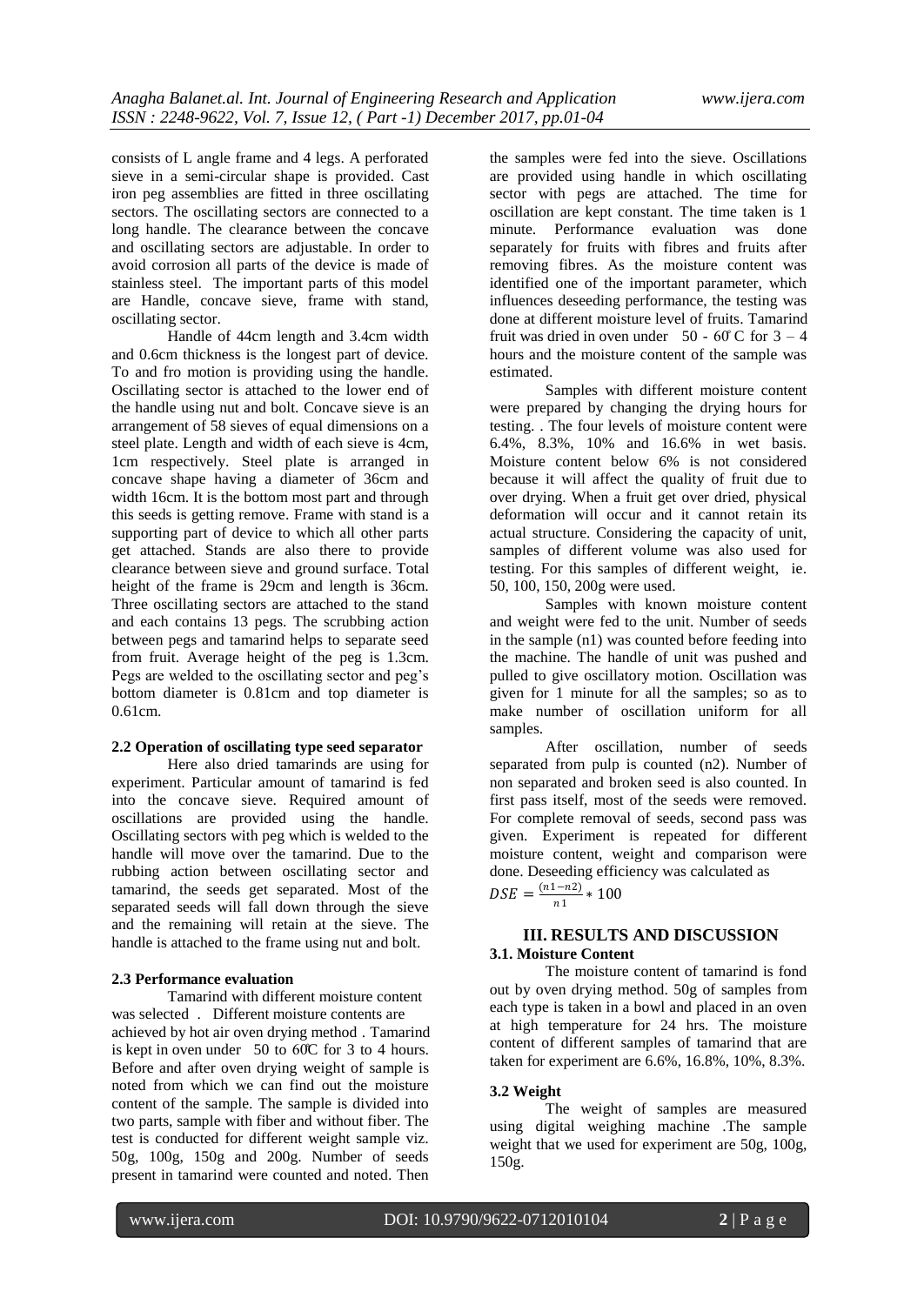

**Fig 3.6. Percentage seed removal v/s moisture content for tamarind without fibre**